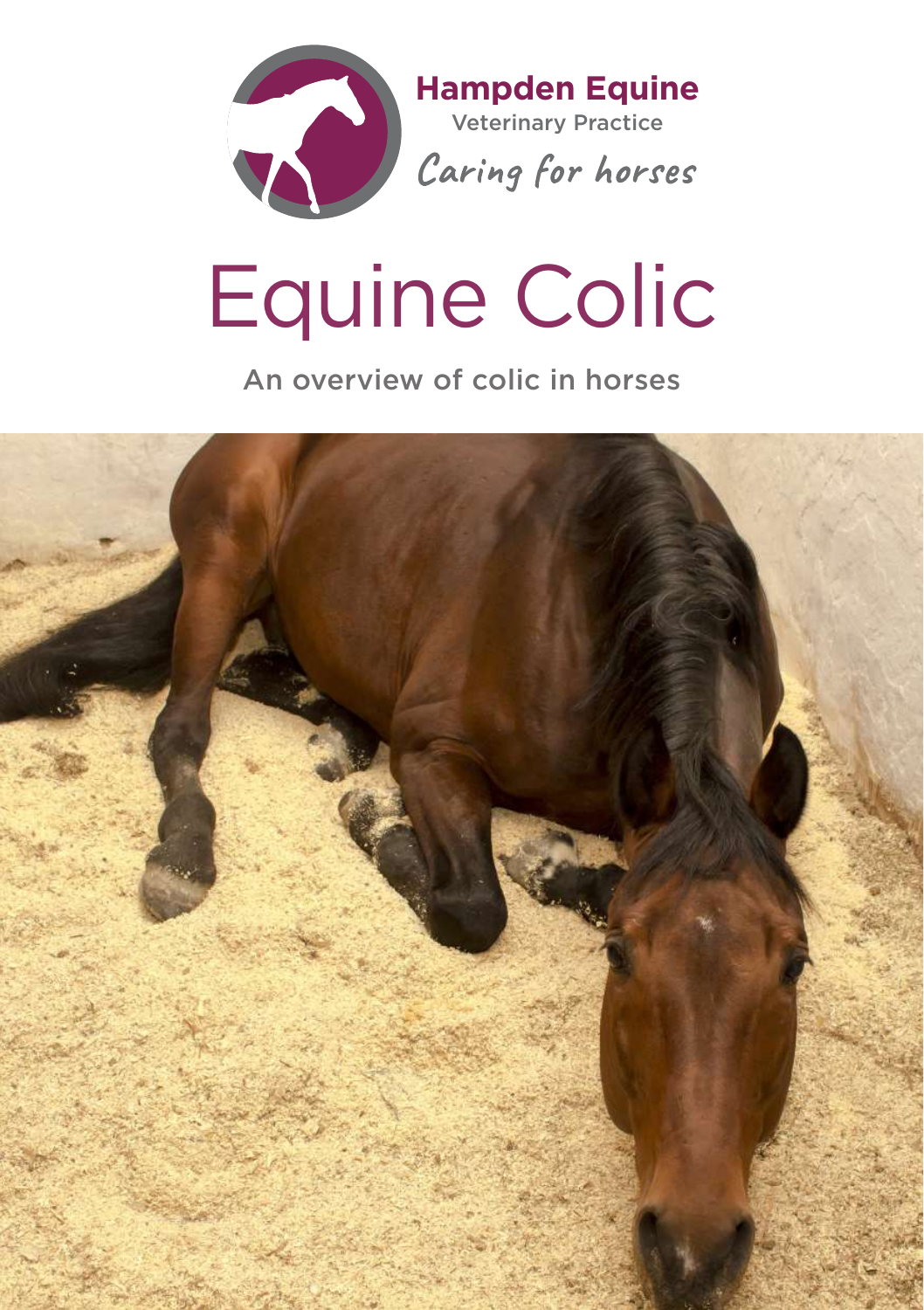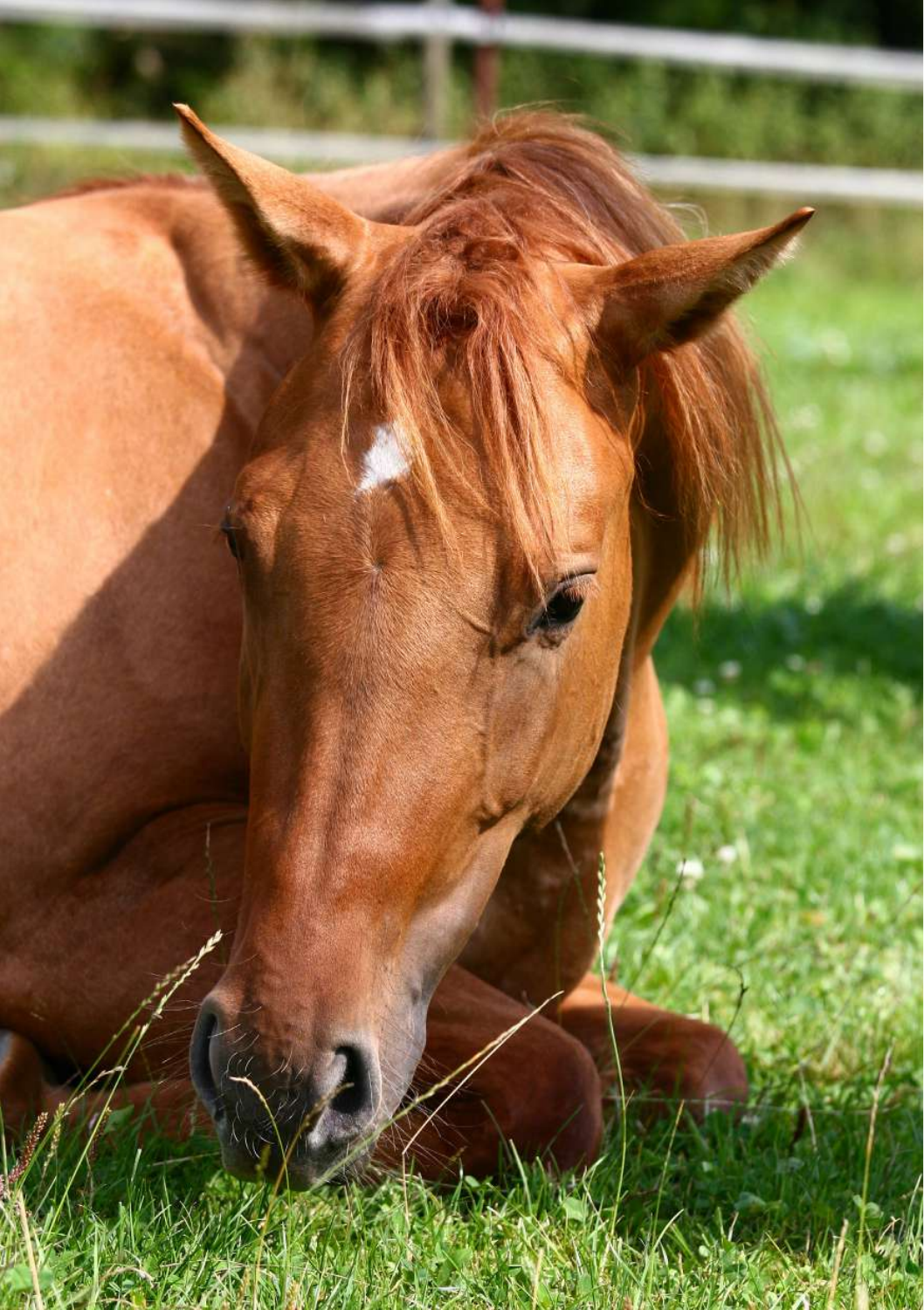# Equine colic

Colic is a common reason for a horse owner to call a vet.

#### What is colic?

Colic is the term used to describe the clinical signs that are demonstrated by a horse in response to abdominal pain.

Mild signs of colic may be restlessness, tail swishing, flank watching or kicking at the abdomen. Horses with more severe signs of abdominal pain may show prolonged periods of recumbency or demonstrate frequent rolling.

Just as abdominal pain in humans may have many causes, the same is true in the horse. In most cases, signs are mild to moderate and will self- correct. In other cases, colic may be associated with a more serious condition that may require surgery to save the horse's life. Sadly, some cases may be fatal.

The gastrointestinal tract of a horse is approximately 25-30 metres long in total. It consists of the oesophagus, stomach, small intestine, large intestine, small colon and rectum.

Pathology or dysfunction of any part of the gastrointestinal tract may result in colic signs.



There are many different causes and types of colic. Abdominal pain may arise from:

- Distension (stretching) of the gut which may occur due to a build up of feed material (impaction) or to accumulation of gas. Gas may build up due to abnormal fermentation of food material or obstruction due to a blockage, entrapment or twisting of the gut
- Spasms and hypermotility of the gut
- Loss of blood supply to a portion of the gut (ischaemia)
- Abnormal or irritation of the mucosa (lining of the gut) due to sand, diarrhoea etc or the serosa (outer surface of the gut) in cases of peritonitis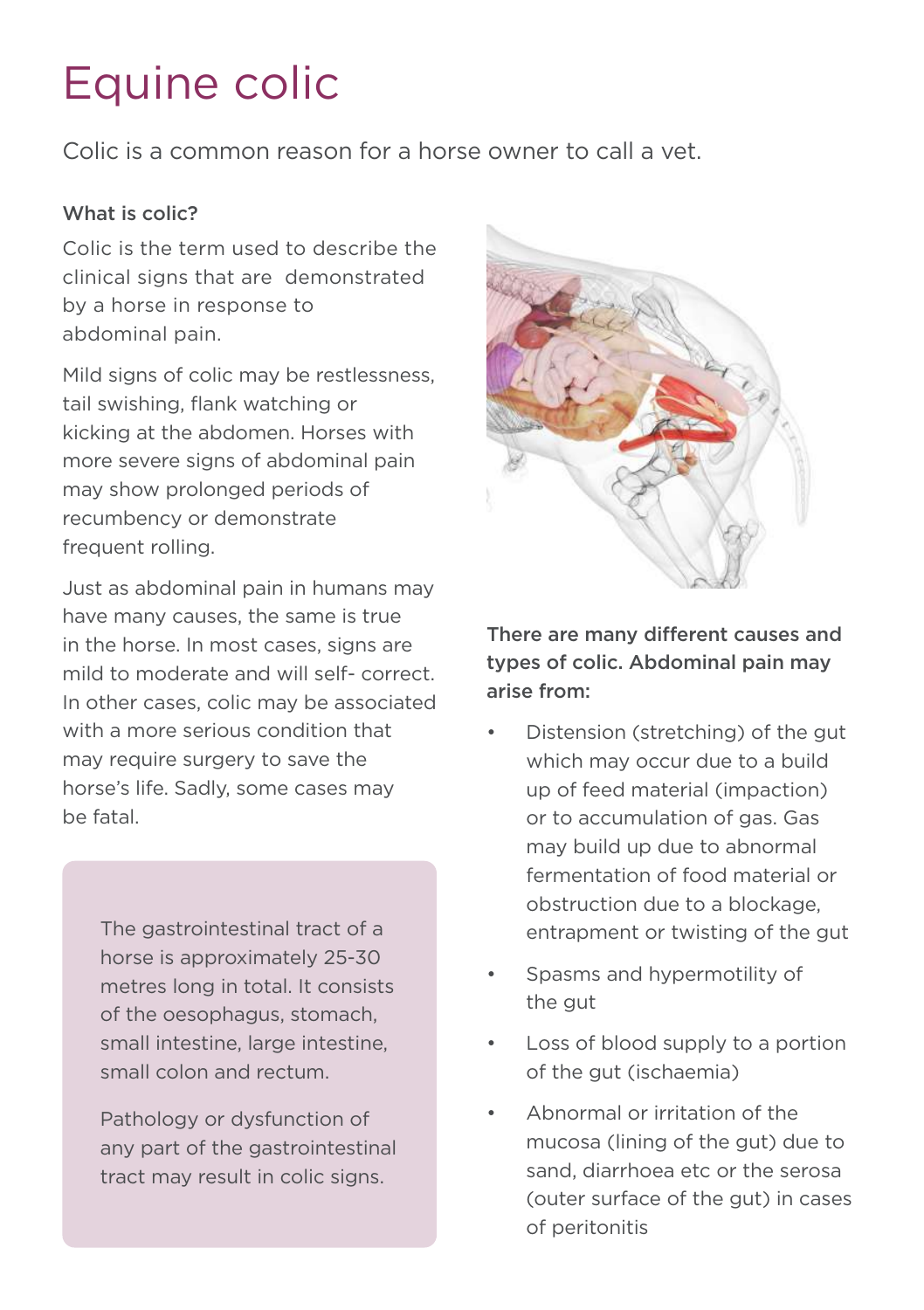

#### Types of colic

Spasmodic colic - is one of the most common types of colic. Pain arises due to spasm of the intestine. There are many different factors that may trigger this, including recent a change in diet, particularly access to lush grass. However, in many cases it is not possible to determine the exact cause. Most cases respond well to medical management with pain killers and anti-spasmolytic drugs.

Tympanitic (gassy) colic – can also be due to many different causes, including increased intake of fresh grass, crib-biting/windsucking. Most cases respond well to medical management.

Impaction colic - impaction of the stomach, ileum (end of small intestine) or large intestine with feed may occur due to a variety of factors including reduced exercise or box rest, reduced water intake, poor dentition, tapeworm infestation. Impactions may also occur due to accumulation of sand or bedding in the intestine.

Displacements - colic due to large intestinal displacements, occur when a section of the large intestine moves from its normal location. This causes interruption of the passage of feed material through the intestine, build up of gas and stretching of the attachments of the bowel. Many cases will self-correct and respond to medical treatment however, in some horses, surgery is necessary to correct the displacement.

Twisted gut (volvulus) – twisting of the small intestine or large intestine may cause an obstruction of the blood flow to the involved portion of bowel resulting in ischaemia (lack of blood supply) and ultimately necrosis of that portion of bowel. This can cause severe pain in the early stages and then, as the gut dies, the horse becomes progressively sicker due to the release of large numbers of toxins into the blood stream. This is a surgical emergency and early intervention is important to maximise the chances of survival.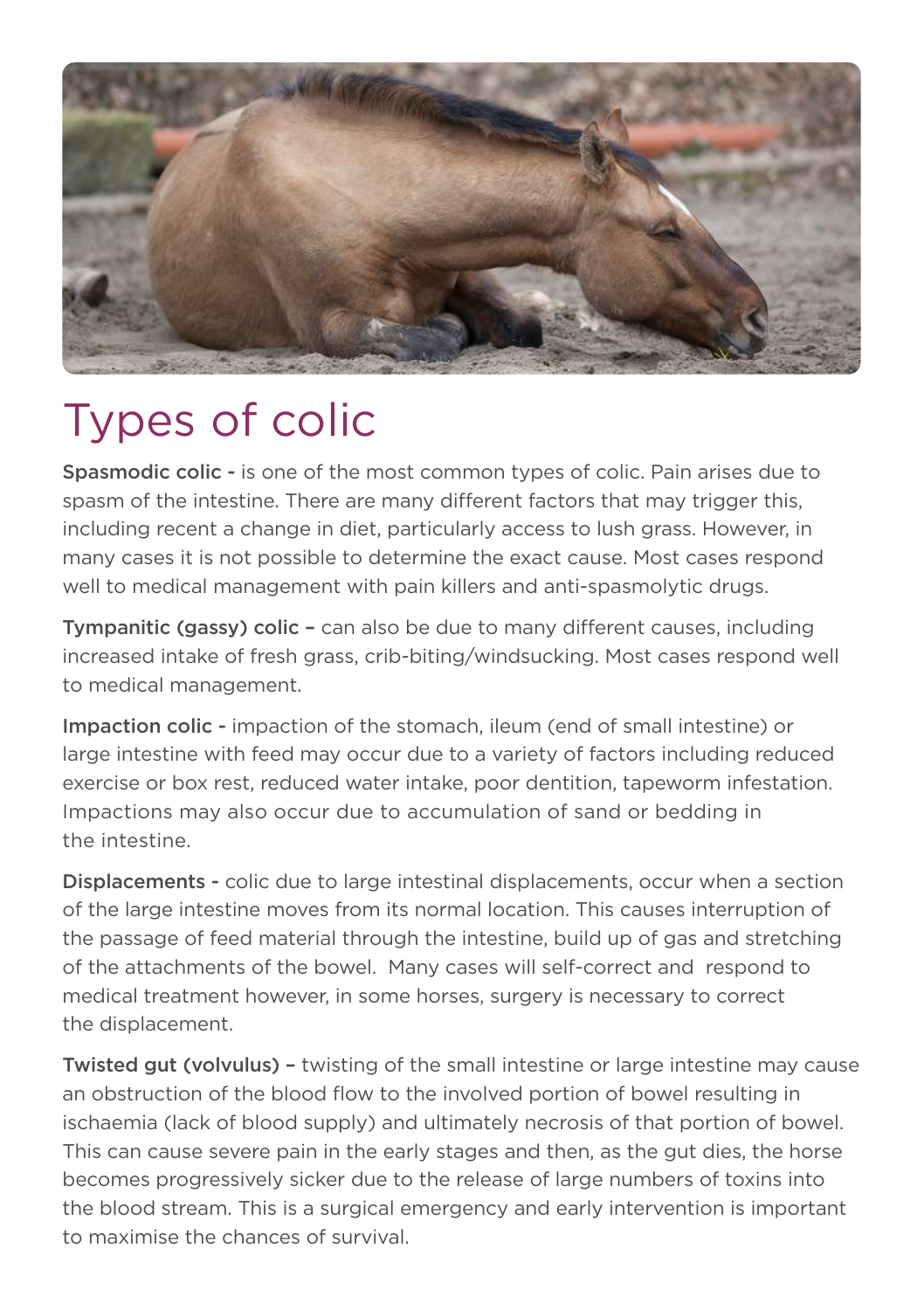# Types of colic

Colic signs may also occur due to grass sickness, gastric ulceration and colitis or enteritis.

False colic - clinical signs that mimic colic may occur due to non-gastrointestinal diseases, such as pleuritis, liver disease, atypical myopathy and laminitis.

# Trigger factors

Studies have shown that an increased risk of colic can be due to the following:

- Recent change in hard feed or hay/haylage
- Change in level of exercise
- Reduced water intake
- Changes in turnout/stabling
- Poor dentition
- Lack of parasite control
- Cribbing/windsucking
- Change in weather



All horses displaying signs of abdominal pain, should receive prompt veterinary attention as early veterinary intervention significantly improves the chances of survival in severe cases.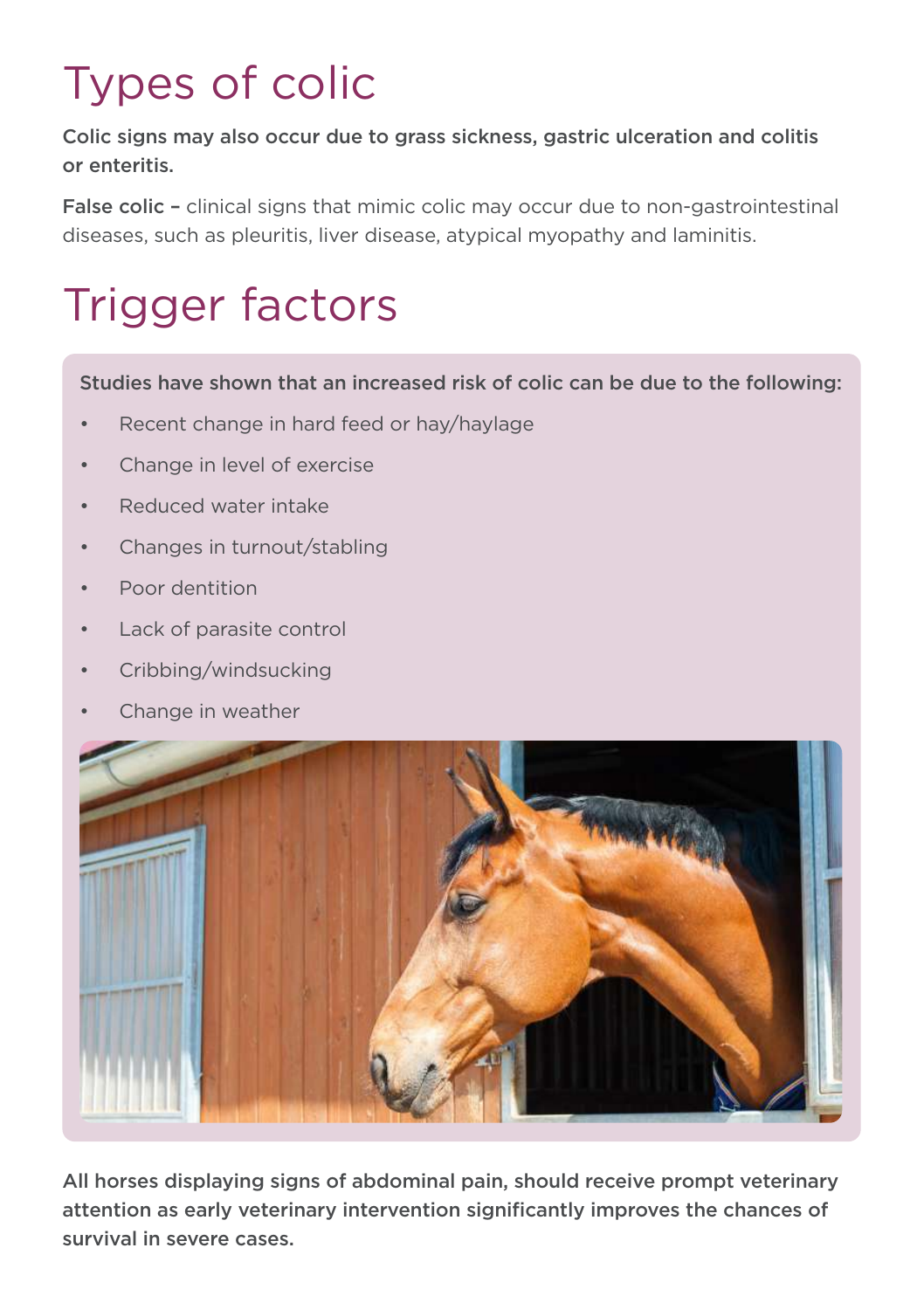### What to tell the vet?

- When were the colic signs first observed and how have the signs progressed
- When was the horse last seen demonstrating normal behaviour
- If your horse had any recent diet or management changes recently
- How much water and food has your horse recently had?
- Recent faecal/urine output
- Previous history of episodes of colic?
- Any other medical issues?



### What to do whilst you wait for the vet?

Your vet will advise you what to do whilst you wait for them to arrive but taking precautions in the meantime can help:

- Remove all food
- Put your horse in a safe area (sand school or stable with deep bedding) to avoid them injuring themselves, should they lie down/roll
- If your horse wants to lie down or roll, let them



Most importantly Stay Safe! – Ensure the safety of all personnel. Remember a horse in pain can become very unpredictable.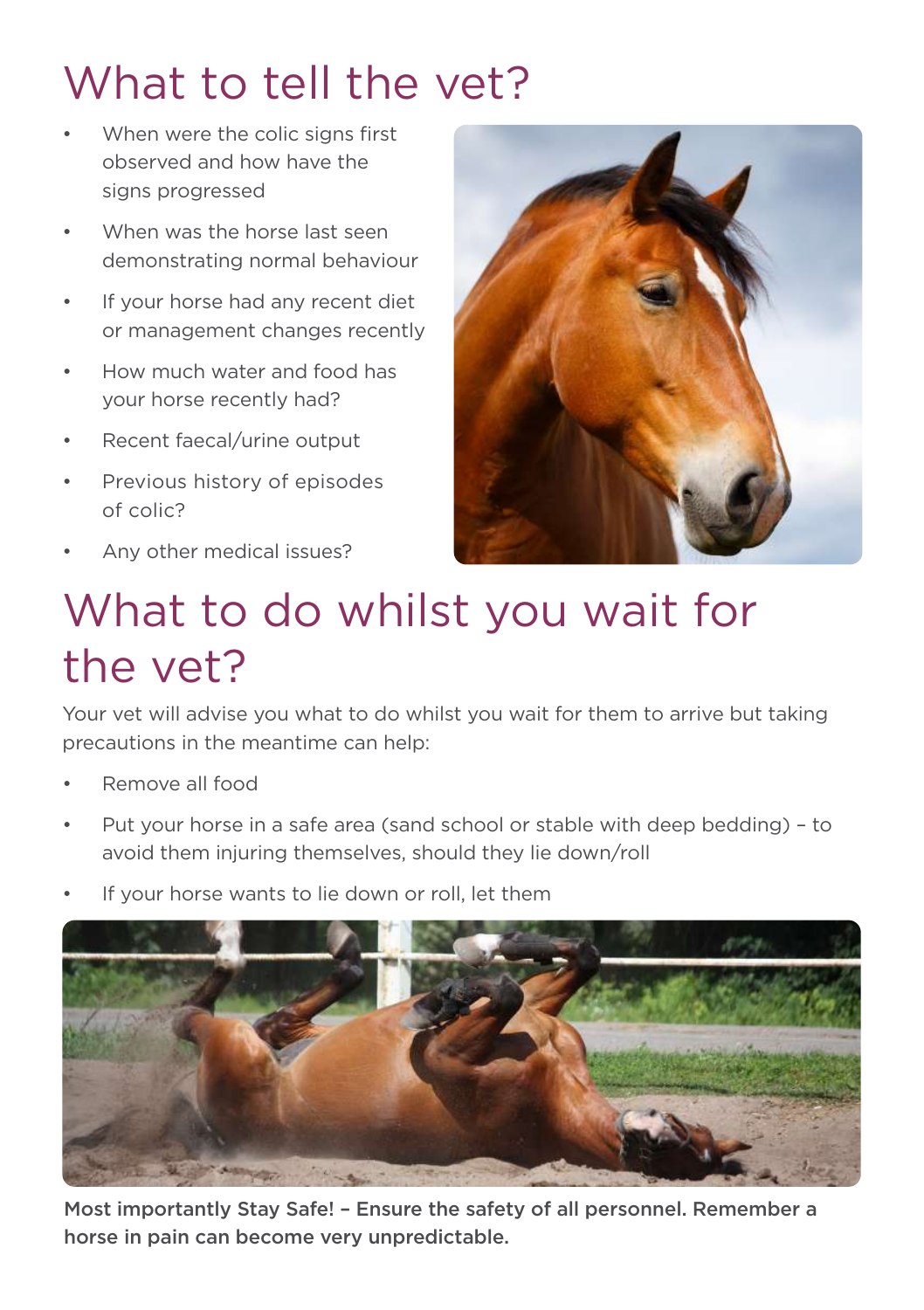#### What will the vet do?

When the vet arrives, they will likely perform a thorough examination of your horse. They will usually check the following, if it is safe to do so:

- Heart rate this is a useful indicator of the severity of the systemic shock. A mild elevation in heart rate is common with pain but a greater elevation in heart rate may indicate that the horse is cardiovascularly compromised.
- Abdominal auscultation generally, the quieter the gut sounds the more serious the problem
- Rectal temperature if the horse's temperature is elevated this may indicate inflammation or an infection
- Faeces the vet will check faeces for consistency, blood, worms, sand and mucous

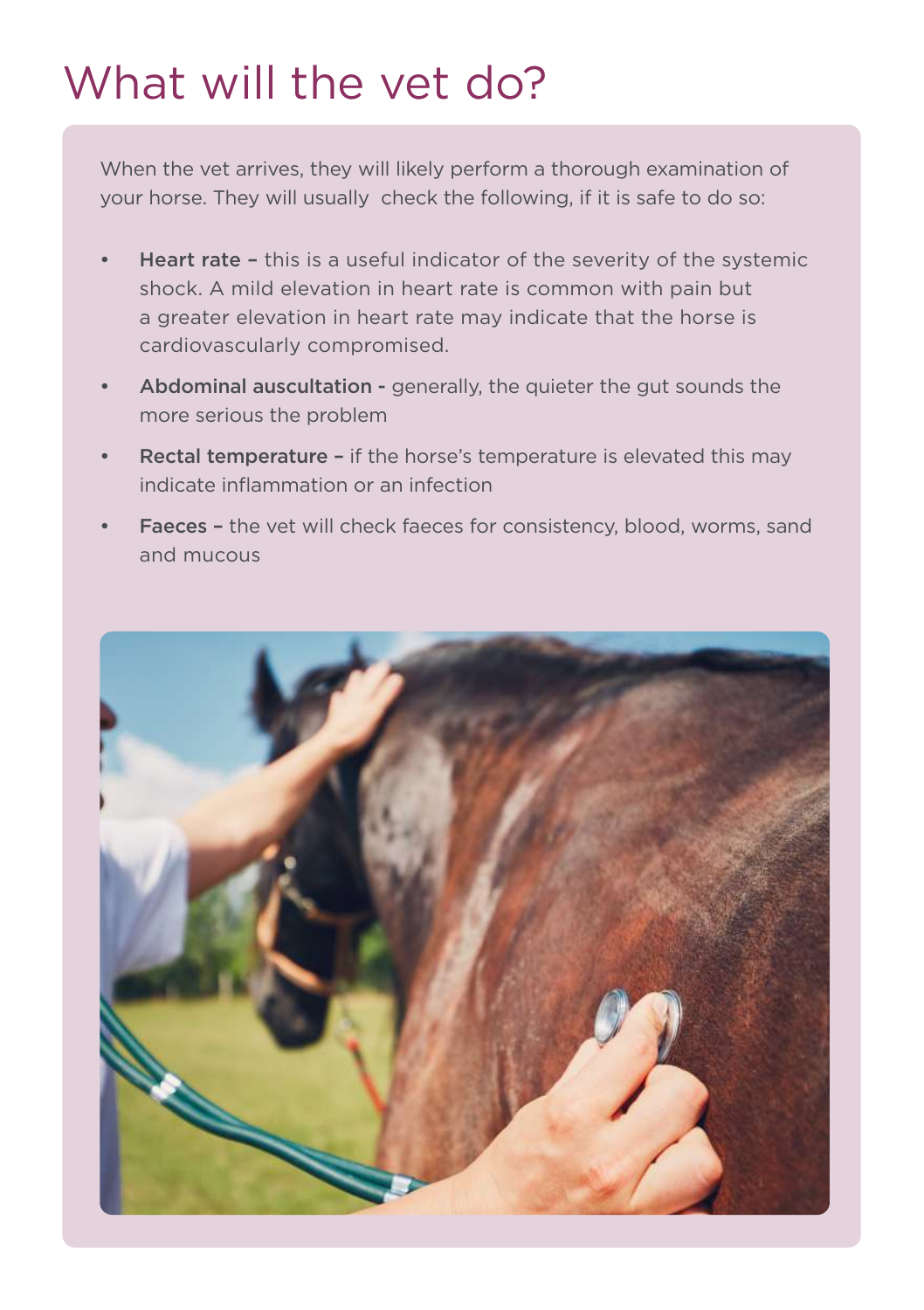### What will the vet do?

The vet may also perform further tests and examinations including:

- Rectal palpation examination per rectum will allow your vet to feel for displacement or distension of bowel in the back half of the abdomen
- Passing nasogastric tube the passing of a tube into the stomach allows your vet to determine whether there has been a build up of fluid in the stomach if the passage of food material is blocked or the gut is not functioning correctly. Retrieval of fluid is important to alleviate pain and also to prevent stomach rupture
- Blood work to assess the level of dehydration/infection/liver and kidney function and if there is any inflammation damage
- Ultrasonography of the abdomen this can be a very useful imaging technique to demonstrate abnormal distension of intestine, abnormal positioning of the intestines or abnormal accumulation of fluid (eg in cases of haemoperitoneum or peritonitis)
- Peritoneal tap the sterile collection of peritoneal fluid by sticking a needle into the peritoneal cavity. Observation of colour changes and changes in the cell count or protein levels in the fluid can be very useful to determine whether there is compromised intestine in the abdomen

In many cases, treatment will be administered by the attending vet. This may include pain relief, sedation and other more specific treatments.

It is important to ensure that the horse can be observed and checked for a few hours to ensure response of treatment.

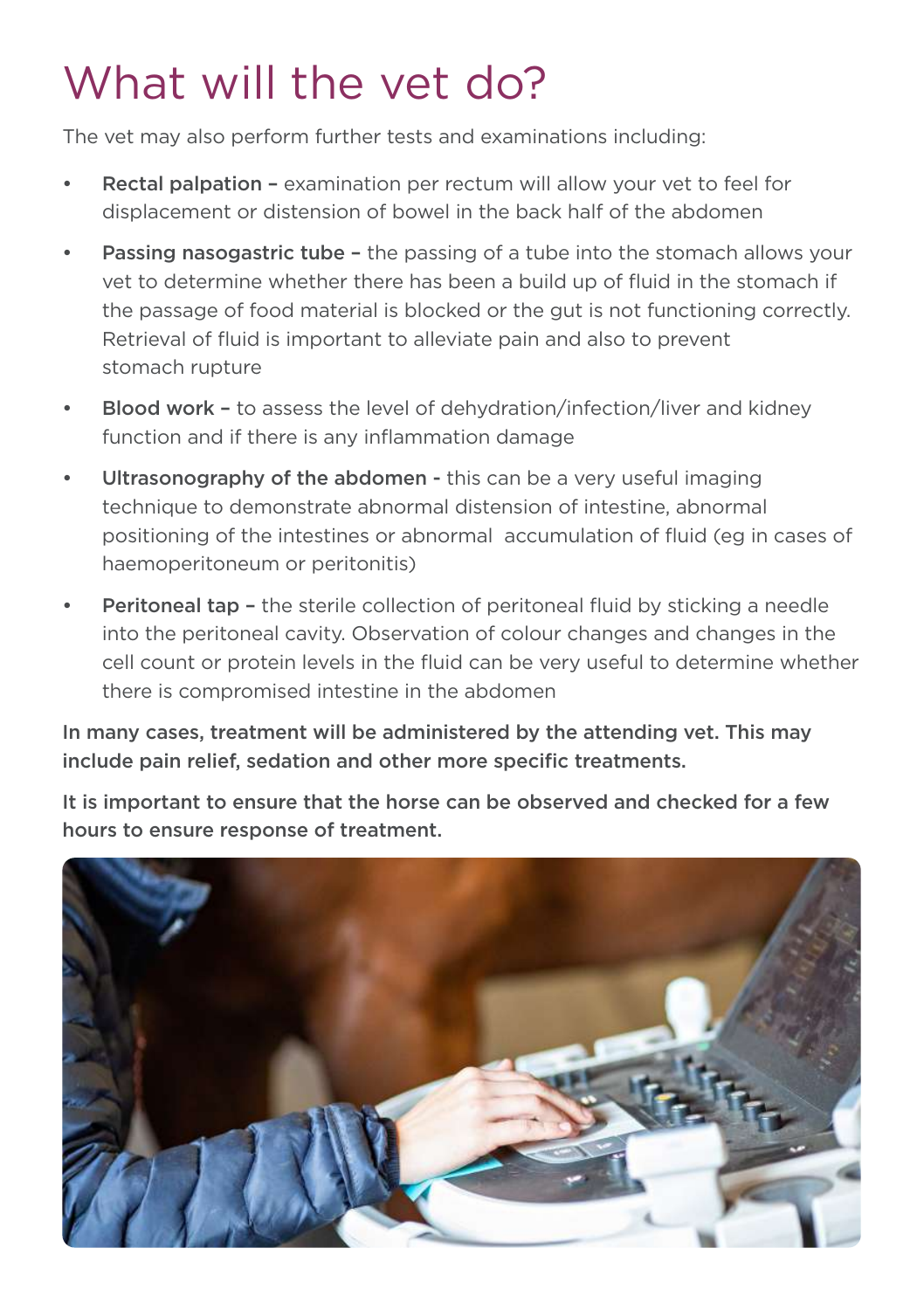#### Referral to a hospital

While the majority of colic cases can be treated at home with pain relief and other medication and treatments, some horses will require referral to an equine veterinary hospital for more involved medical treatment or surgery.

It is important to ensure that you have considered whether you would wish your horse to be referred on to a hospital and if so, to ensure that you have a contingency plan for transport.

At the hospital, the vets will re-assess the horse and perform further diagnostic tests as required, to try to determine the cause of the colic.

If the horse can be treated medically, they will be admitted into a stable and appropriate medical intervention given. Ongoing careful observation and monitoring of the horse to determine response to treatment and progression of the signs is very important.

In some horses, emergency abdominal surgery is necessary to correct the problem and to save the horse's life.

Surgery is usually performed in an operating theatre and requires a team of vets and nurses.

In almost all cases, surgery is performed under general anaesthetic via a ventral midline incision.

The procedure undertaken will depend on the cause of colic and may involve repositioning of displaced bowel, opening of the bowel to relieve gas distension, impacted food material or obstructions and removal of intestine with irreversible damage to its blood supply.

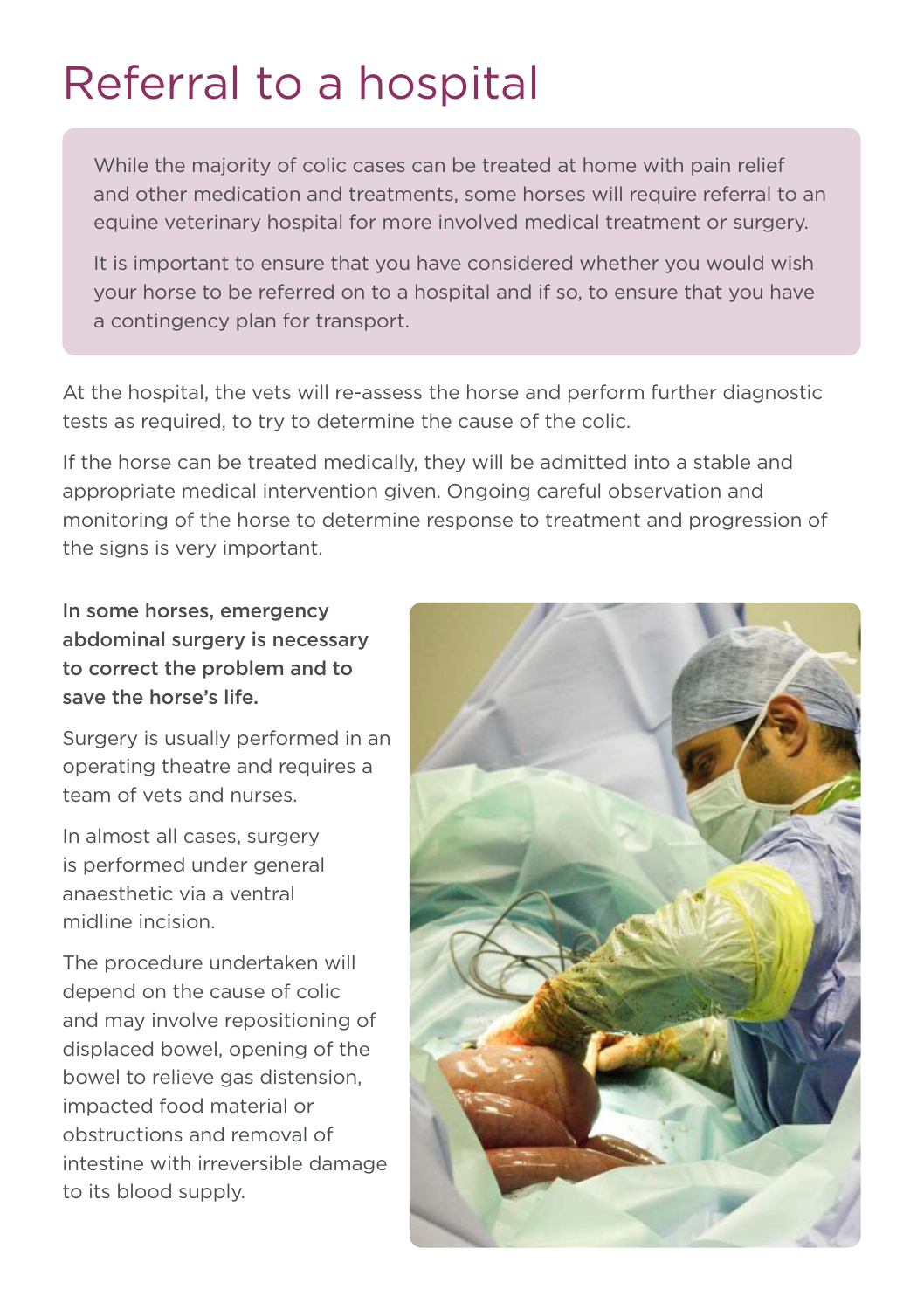# Referral to a hospital

Post-operatively, horse that have undergone colic surgery need round-the clock intensive care and careful monitoring . Most horses will remain in the hospital for 7-10 days after surgery but in more severe cases, a longer hospital stay will be required.

Prognosis after surgery will depend on a number of factors but particularly on the nature of the problem, site of the problem and how early or late surgical intervention was undertaken.

The cost of colic surgery and after care will depend on the nature of the colic and the amount of care needed in the post-operative period. It is not unusual for costs to escalate with typical bills between £6,000 to £10,000.

It is important to consider what you would do if your horse has colic:

- Does your yard have your contact details or your vet's details?
- Do your yard know your preferences for treatment of your horse?
- Do you have transport available at short notice, if you need to be referred to a veterinary hospital?
- Is your horse insured for colic and to what level are vet fees covered?

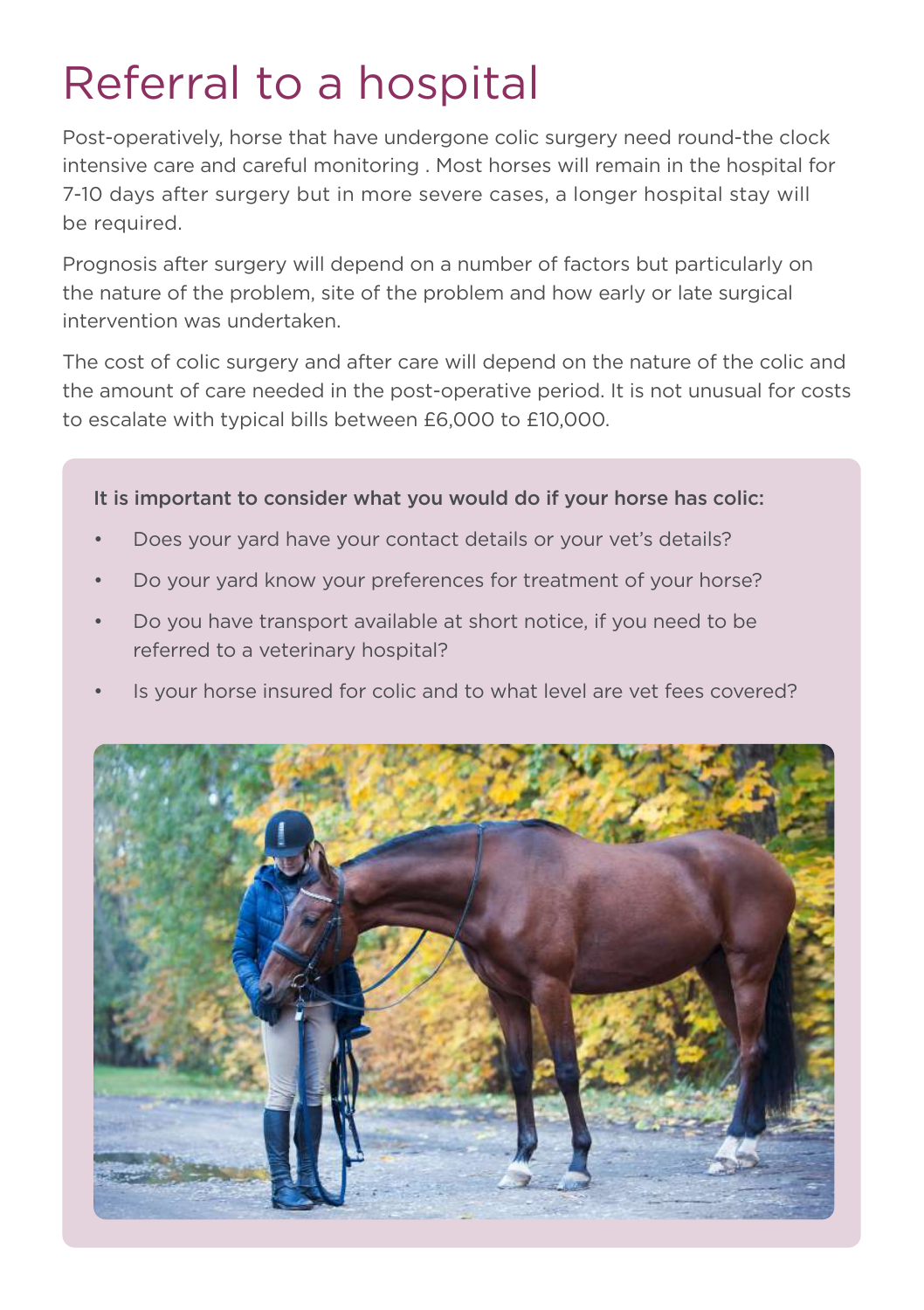